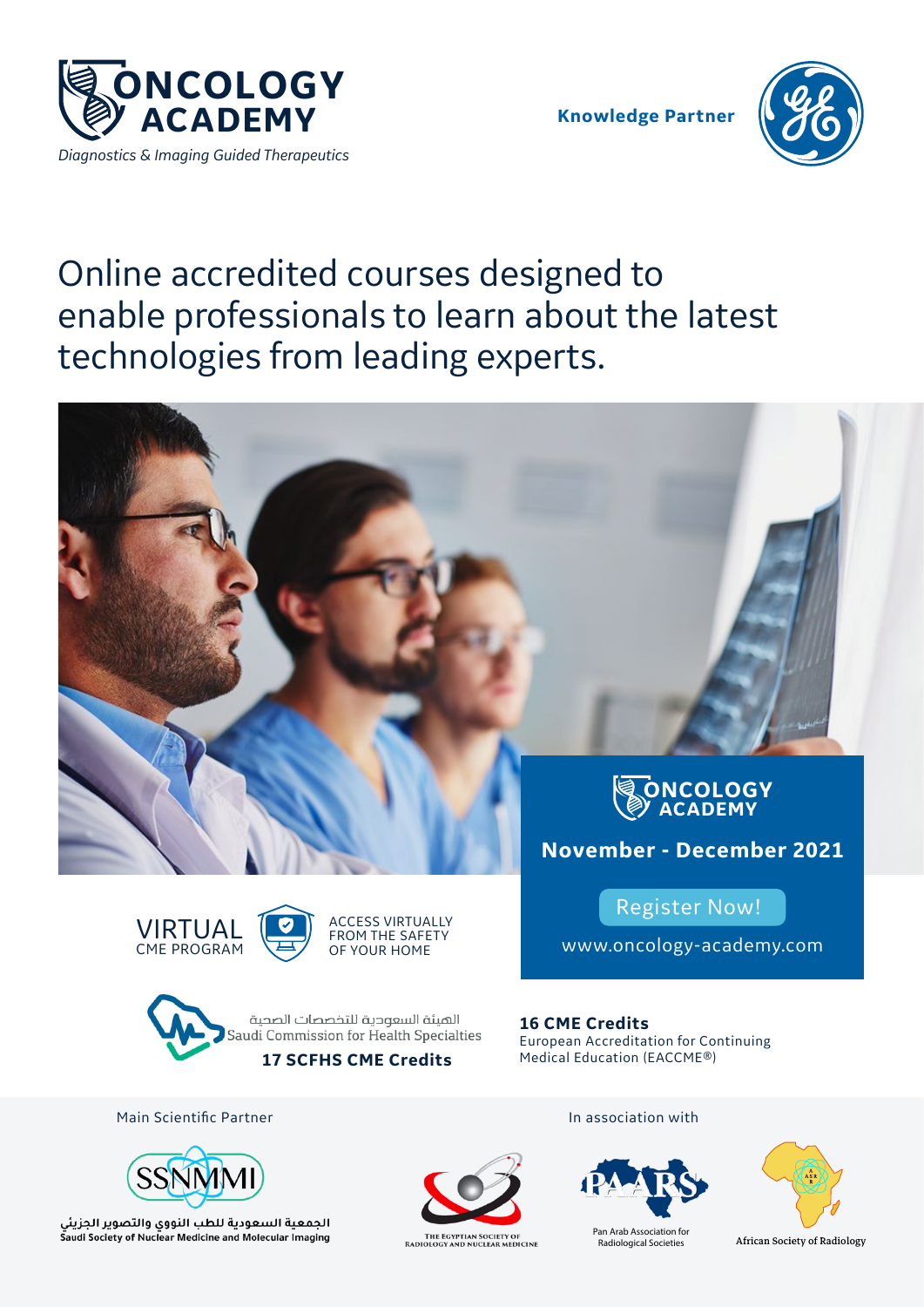

*Diagnostics & Imaging Guided Therapeutics*

Join leading experts and peers to learn and discuss current standard of care in oncology. These courses will provide a comprehensive update on key topics across liver and prostate oncology.



### **Knowledge Partner**

GE Healthcare is pleased to sponsor the Oncology Academy as Knowledge Partner, aimed at educating healthcare professionals to learn about the latest clinical solutions in diagnostic and treatment technologies. These courses are designed to help improve detection, clinical efficiency, operational efficiency, and outcomes. In short, to help cancer care providers provide perhaps the most important prognosis of all: hope.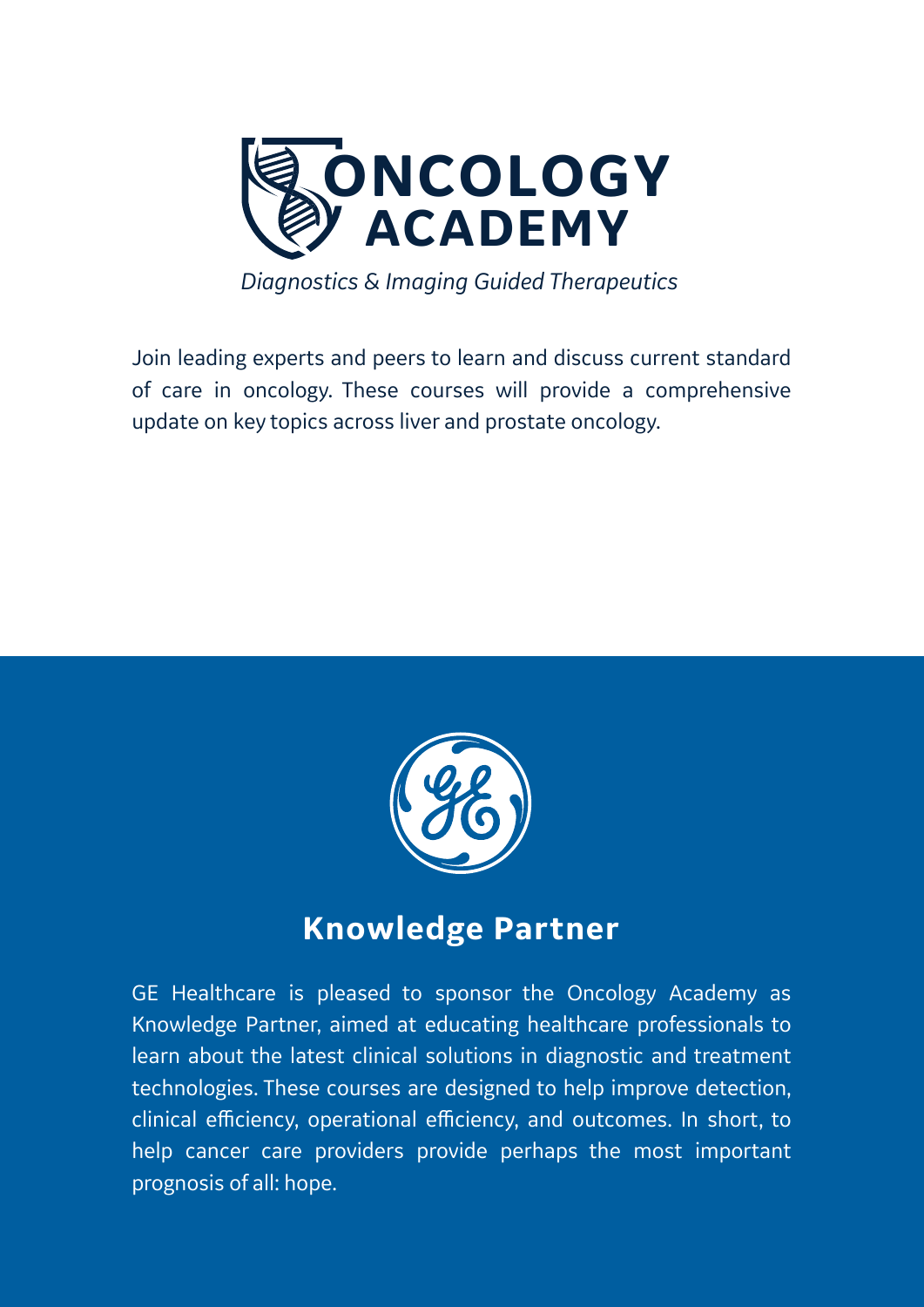### **Welcome Message**

Dear Colleagues,

 $\mathbb{R}^2$ 

We are delighted to invite you to join our **Oncology Academy Program**, a series of free-to-attend CME-accredited online forums in which the  $1<sup>st</sup>$  session will start on  $6<sup>th</sup>$ November, 2021.

The Oncology Academy Program aims to bring together leading clinical experts to review the current state of knowledge on prostate and liver screening and understand how to diagnose benign & malignant prostate lesions as well as hepatic focal lesions. The program provides a premier platform to address the role of Molecular Imaging in diagnosis of Prostatic lesions and the role of Spectra CT & Molecular Imaging in diagnosis of hepatic focal lesions. Leading experts will also share their regional clinical experience with multiple case presentations.

The scientific program covers an array of topics and state-of-the-art lectures presented by high caliber speakers and experts in their fields for engaging discussions, information sharing and experience-based perspectives. Participants will get familiar with different interventional management approaches for benign & malignant prostate and liver lesions through Intervention Radiology including Chemoembolization, Radioembolization, etc. The program serves as a dynamic forum which promotes productive clinical debates between practicing physicians and researchers on the critical issues within the field of benign & malignant prostate lesions and hepatic focal lesions today.

The event prides itself on having the most up-to-date clinical, scientific and academic program concentrating not only on future diagnostics and therapies but also on disease prevention and treatment goals.

We take this opportunity to welcome your participation and wish you a pleasant learning experience.

This is an event not to be missed!

**Dr. Abdullah Al Qarni** President, (SSNMMI) Saudi Society of Nuclear Medicine & Molecular Imaging **Dr. Ibraheem El Mogy**  Imaging Medical Director Emerging Markets, GE Healthcare

**Racha ElHassan** Marketing Director MENEAT, GE Healthcare

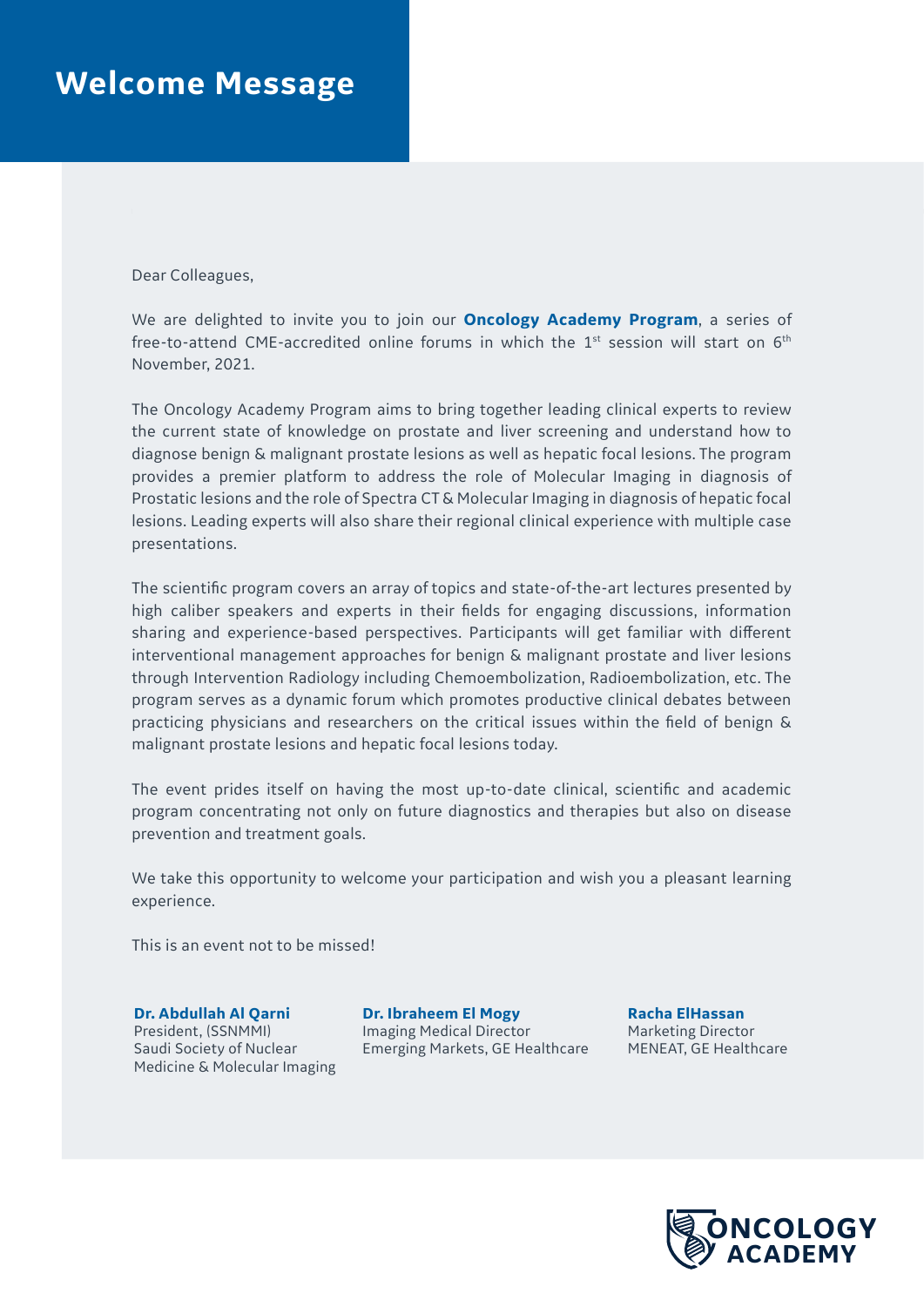### **Course Learning Objectives**

### **Prostate**

#### **At the conclusion of this course, participants will be able to:**

- Identify prostate screening and understand how to diagnose benign & malignant prostate lesions by MRI while applying PI-RADS v2.1 as a gold standard in interpreting mpMRI of the prostate.
- Discuss the role of Molecular Imaging in diagnosis of Prostatic lesions.
- Learn about different approaches in management of Benign Prostatic Hyperplasia as well as focal therapies for Prostate Cancer.
- Review multiple cases covering a spectrum of Benign & Malignant prostatic lesions.

### **Liver**

#### **After completing this CME activity, participants will be able to:**

- Understand the contribution of Non-Invasive MRI quantification in measuring Hepatic Steatosis as well as Hepatic Fibrosis.
- Apply LI-RADS in diagnosis of Hepatic focal lesions.
- Recognize the role of Spectra CT & Molecular Imaging in diagnosis of Hepatic focal lesions.
- Get familiar with different interventional management approaches for benign & malignant liver lesions through Intervention Radiology including Chemoembolization, Radioembolization…etc.
- Discuss multiple cases reviewed covering a spectrum of Benign & Malignant hepatic lesions.

## **Target Audience**

- Diagnostic & Interventional Radiologists
- Nuclear Medicine Physicians

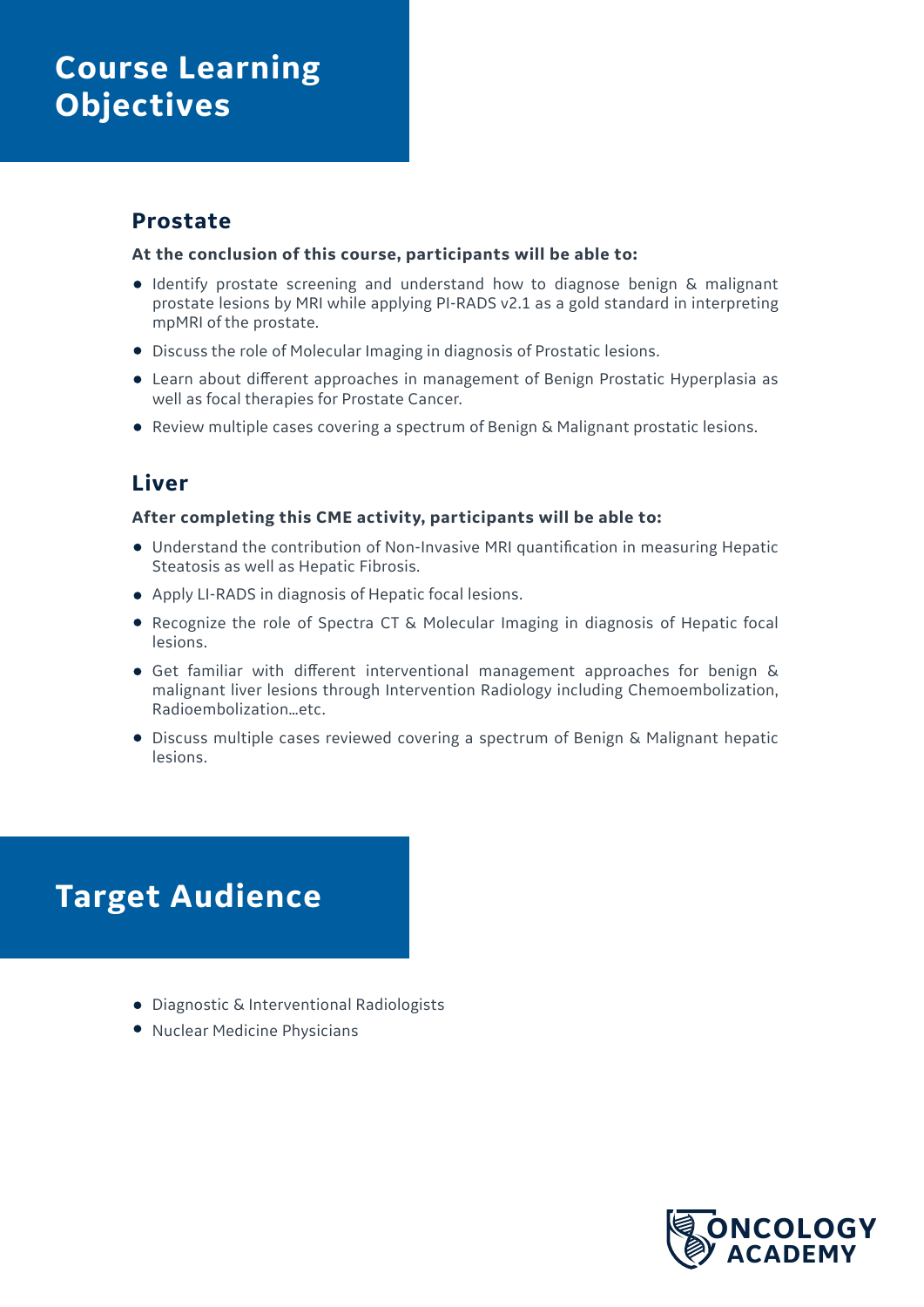### **Course Speakers**



**Prof. Dr. Burçak Gümüş** Professor of Radiology and Chief of Radiology and Interventional Radiology Department Istanbul Okan Universitesi Hastanesi, Turkey  $\mathbf{C}^*$ 



 $\bullet$ 

 $C^*$ 

**Prof. Francisco Cesar Carnevale** Chief of the Vascular and Interventional Radiology Section, University of Sao Paulo Medical School, Brazil



**Dr. Hakan Ozdemir** Professor of Radiology, Director of Diason Ultrasound Center Gazi University, Turkey  $C^*$ 



**Dr. Metab Alkubeyyer** Consultant Radiologist King Khaled University Hospital Saudi Arabia



**Ass. Prof. Dr. Cigdem Soydal**  Associate Professor of Nuclear Medicine, Ankara University Hospital, Turkey



**Dr. Giray Ergin** Associate Professor Koru Ankara Hospital **Turkey** 

 $C^*$ 

 $C^*$ 

 $\mathbf{C}^*$ 

 $\gg -$ 



**Dr. Maria Mazzei** Associate Professor of Radiology University of Siena Italy



**Dr. Musturay Karcaaltincaba** Professor of Radiology Hacettepe University **Turkey** 



**Dr. Nesrin Aslan** Head of Nuclear Medicine NeoLife Medical Center **Turkey** 



**Prof. Osama Hetta** Professor of Internvetional Radiology, Ain Shams University Egypt



**Prof. Dr. Ozlem Kucuk** Professor of Nuclear Medicine Ankara University Hospital **Turkey**  $C^*$ 



**Dr. Rasha Hussein**  Associate Professor Ain Shams University Egypt



**Ass. Prof. Dr. Tuğsan Ballı**  Associate Professor, Cukurova University, Adana, Turkey  $\mathsf{C}\star$ 



**Dr. Paul Malcom** Consultant Radiologist Norfolk & Norwich University Hospital United Kingdom $\frac{N}{N}$ 



**Dr. Richard Ehman** Professor of Radiology Mayo Clinic College of Medicine USA

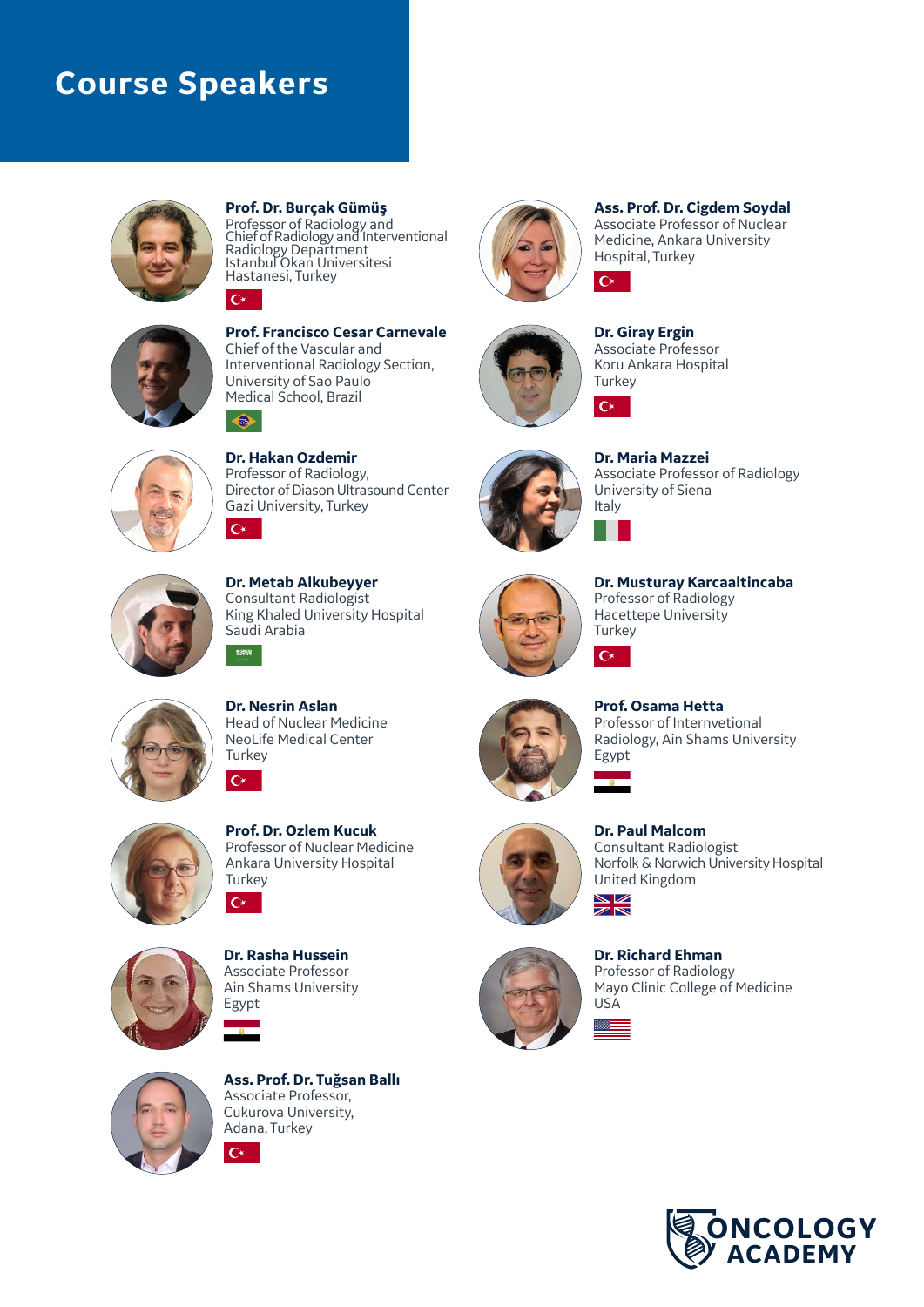### **Course Moderators**

9:300

NNN



**Dr. Sawsan Fawzi Sabiq** Consultant Radiologist and Nuclear Medicine Supervisor of Nuclear Medicine Unit Department of Diagnostic and Therapeutic Radiology, King Abdullah Medical Complex Hospital, Jeddah, Ministry of Health



**Dr. Tariq Abdul Khaliq Munshy** Consultant Nuclear Medicine King Abdullah Medical City in the Holy Capital (KAMC), Makkah, Saudi Arabia



#### **Dr. Yasser Mohammed Al Ateeq**

Consultant radiologist and Nuclear Medicine Program Director for National Radiology and Laboratory Private Sector Participation/ PPP Program, Saudi Ministry of Health, Vision Realization Office (VRO)



**Dr. Hatem Nasr** Asst. Professor of Nuclear Medicine

 $\begin{array}{c} \textbf{35333} \end{array}$ 

9:308

31200

Cairo University, Cairo, EGYPT Consultant Nuclear Medicine and PET/CT PSMMC, Riyadh, Saudi Arabia



**Dr. Turki Ahmed Alkordy** Consultant Radiologist and Nuclear Medicine King Abdullah Medical Complex KAMC-Jeddah Nuclear Medicine Unit at East Jeddah Hospital Jeddah, Saudi Arabia



**Dr. Aquib MohammadIdrees A Bakhsh** Consultant Nuclear Medicine Head of Nuclear Medicine Department Head of Radiology-Quality Department King Abdullah Medical City in the Holy Capital (KAMC) Makkah, Saudi Arabia NMA



**Dr. Saher Alsebaie** Consultant Nuclear Medicine National Guard Hospital, Jeddah, Saudi Arabia nan



**Dr. Hussein Rabie Farghaly** Professor of Nuclear Medicine Assiut University, Assiut, Egypt Consultant Nuclear Medicine and PET/CT PSMMC, Riyadh, Saudi Arabia